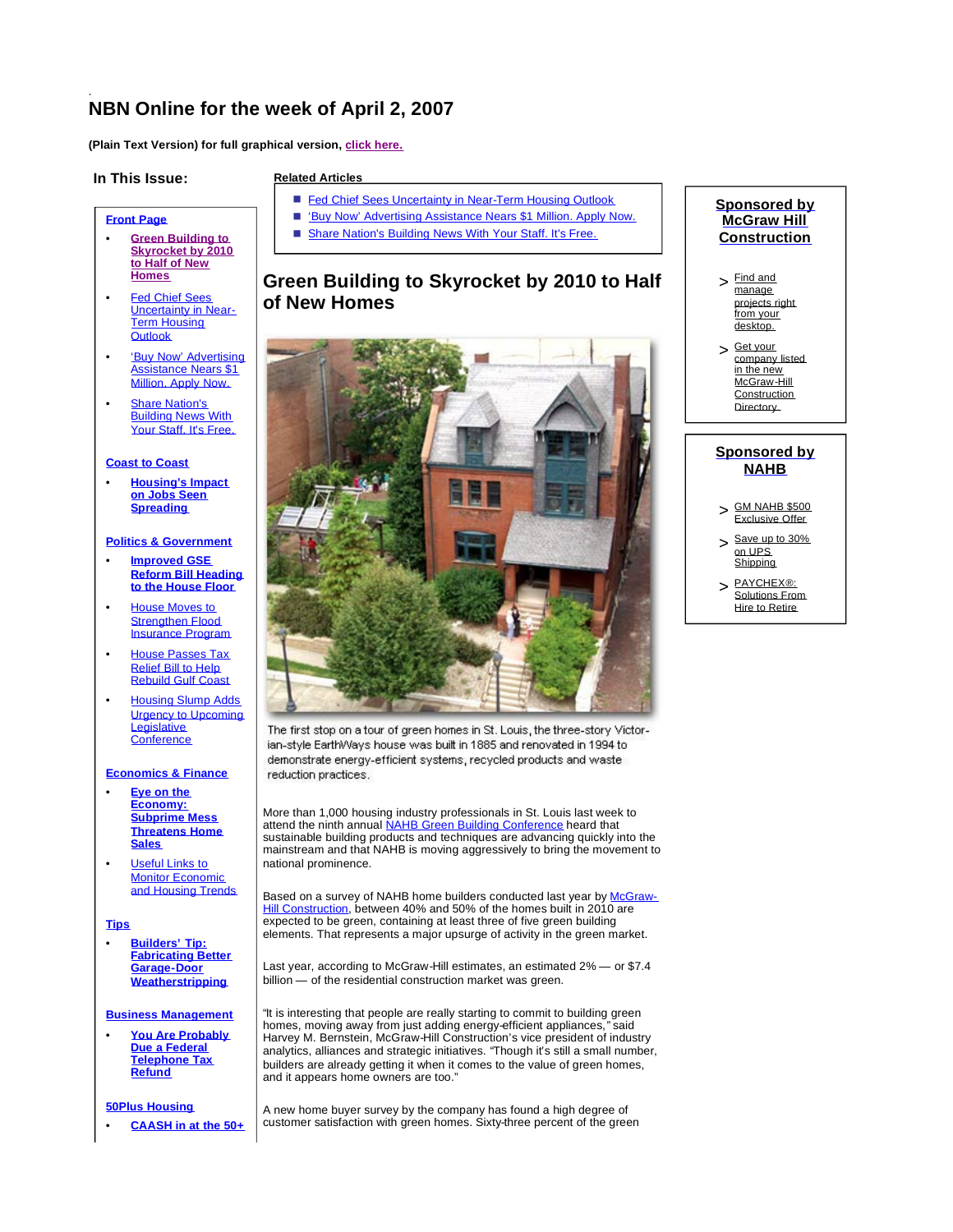#### **Housing Symposium**

#### **Multifamily**

• **Market Realities, Trends Highlight Pillars Conference**

#### **Commercial**

• **Guidelines for Landing That First Light Commercial Job**

#### **Remodelers**

• **Apply for the NAHB Remodeler of the Month Award**

#### **Education**

• **Education Calendar**

#### **Environment**

• **Sign Up for Free Storm Water Compliance Audio Seminar**

#### **Labor**

• **Trustees Visit Training Centers, Plan HBI Strategy**

#### **Building Products**

• **Three-Dimensional Models of Building Products Available**

#### **TV**

• **NAHB-Produced Programs on HGTV and DIY This Week**

#### **Endowment**

- **Arbor South Honored for Doing Good South of the Border**
- Endowment Announces Evans **Scholarship Award Recipients**
- Challenge/Build/Grow Initiative Proposals Due by April 16

#### **Association News**

- **Gear Up for National Membership Day...May 22**
- Lower Dues, Board Representation for Affiliate Members
- **Get Free 'April Is** New Homes Month' Resources Online

home buyers in the poll said that their green purchases were motivated by the lower operating and maintenance costs that come with energy- and resource-efficient homes.

Eighty-five percent of the green home buyers said they were more satisfied with their new green homes than with their previous, more traditionally built homes.

The public interest in sustainability extends into the existing market, with the survey finding that about 40% of home owners who had recently completed remodeling or renovation work on their properties had used green products or materials.

"We're excited that green home owners are so happy, and that this new research quantifies this customer satisfaction. But we are certainly not surprised," said Ray Tonjes, chairman of the NAHB Green Building Subcommittee and a home builder in Austin, Texas. "NAHB and its members have been leaders in the voluntary movement to increase the efficiency and quality of homes in America. This suggests we'll maintain our market share and only continue to grow."

Ninety-two percent of the builder members participating in the McGraw-Hill research said that they are moving toward green building because it's "the right thing to do."

"NAHB understands the importance of green building and the increasing prominence it plays on the national stage," said Bob Jones, the association's vice president and secretary. "Yet we are not resting on our laurels. We are committing new resources to green building. It's time to step up and demonstrate what it means to be the leaders in the residential green building marketplace."

Jones said that he will be overseeing the association's green building efforts and the activities of the NAHB Research Center throughout his five-year tenure as an NAHB Senior Officer, and he noted that the national movement to environmentally-sensitive construction will be hastened by the arrival of the first-ever green building standard now being developed by NAHB and the International Code Council.

"This standard will be based on our Model Green Home Building Guidelines. which is the proven, rigorous yet very flexible document that has allowed builders to create green building programs and — more importantly — build green homes all over the country.

The NAHB Research Center received more than 270 applications from building industry representatives to sit on the ANSI National Green Building Standard Committee. The membership list has been posted on the green building standard Web page, and the first meeting is set for April 19-20 at the National Housing Center in Washington, D.C.

The standard is on an expedited timetable, with an estimated publication date of early 2008.

"It's time for a standard for green building," said Jones. "But it needs to be a very special standard. It needs to reflect the architecture, the geography and the weather and temperature patterns of the place where the home will be built. It needs to recognize the wide divergence of consumer tastes, preferences and local conditions. And it needs to avoid costly mandated practices that can cause housing to fly out of the reach of potential home buyers."

At its winter meeting in Orlando, Fla. in February, the NAHB Board of Directors adopted policy that will give further impetus to green building by encouraging market-driven improvements in new and existing housing that will help reduce greenhouse gasses.

In the process of paving the way for mainstream green building, NAHB will be working to provide voluntary alternatives to the push for green building mandates now occurring around the country.

"Those who want mandates may be well-meaning, but they are misguided," said Jones. "A mandate based on LEED-H, which is the program that many of these initiatives reference, will not make a home any greener than one built to the NAHB guidelines of other successful green programs that